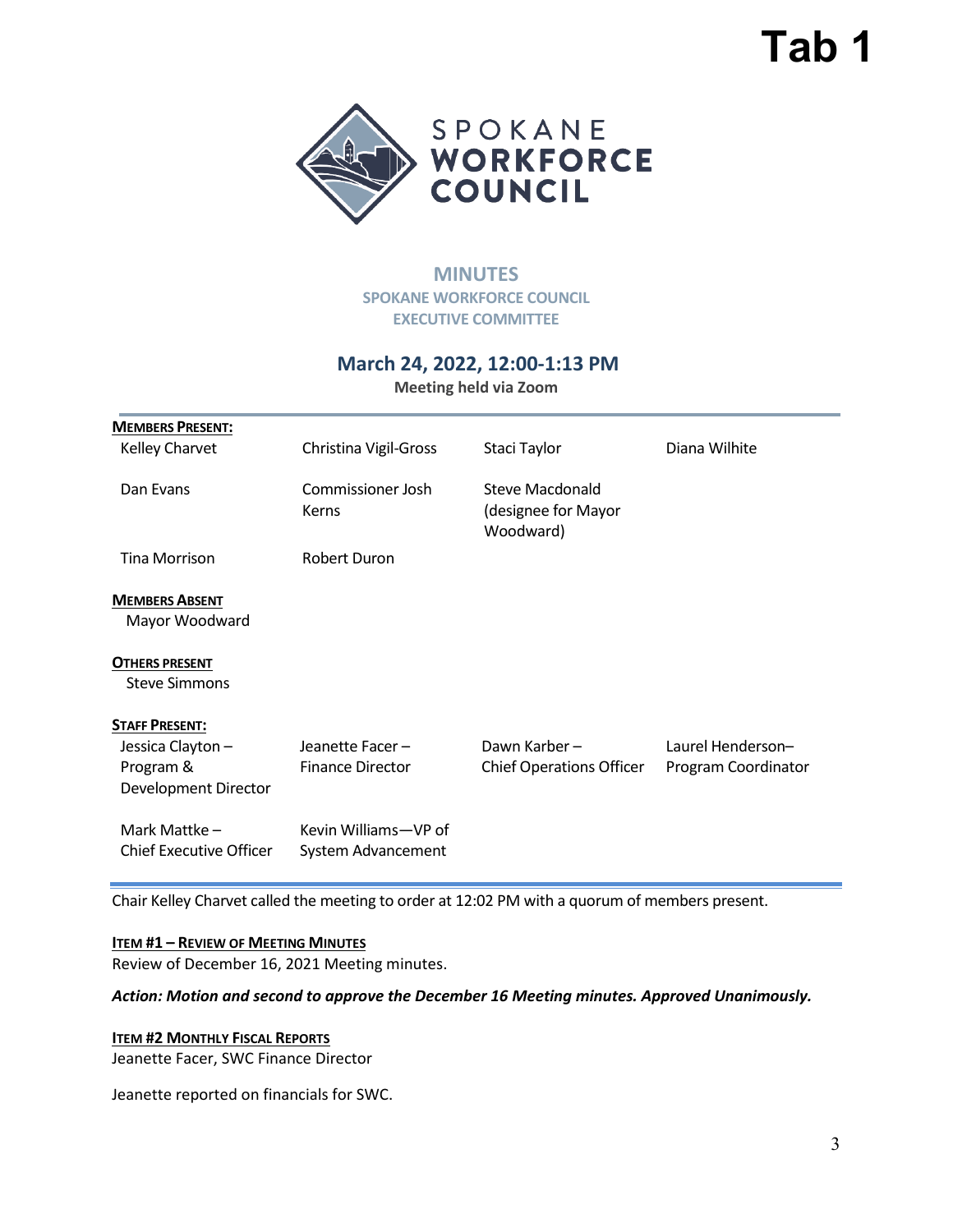## **SAO Audit Update**

Starting in August of 2020, the Spokane Workforce Council (SWC) entered into two contracts with the City of Spokane to deliver emergency COVID-19 rental assistance to those residents of the City of Spokane in dire need of help paying for housing costs during the global pandemic. The funds were awarded to the City of Spokane as part of the Coronavirus Relief Fund and CARES Act. The SWC was uniquely qualified to manage the distribution of a portion of these funds as they have an existing model in place to deliver support services to the community. The SWC put together a plan and was able to distribute much-needed rental assistance to City residents within a very short turnaround time. The contracts drawn up by the City allowed for an indirect cost rate and the SWC charged indirect costs to the grants, along with their approved subrecipients, in accordance with the contract terms.

It is now over a year later and the Washington State Auditor's Office (SAO) is currently conducting their annual audit of the SWC which includes the CARES Act funds. The SAO just recently concluded its annual audit of the City of Spokane and issued a finding stating that indirect costs by their subrecipients are not allowed to be charged against CARES Act funds, citing the Guidance for State, Territorial, Local, and Tribal Governments. The SWC is now also facing the prospect of a finding and potential return of the questioned costs totaling approximately \$34,000 in the worst-case scenario. The more likely scenario will be that SWC would be issued the finding but would not be required to repay the disallowed costs as was the case with the City of Spokane's finding. The SWC has submitted a letter to the SAO arguing the validity of the finding and we are awaiting a response.

There was a discussion to clarify why there is the potential finding. There are two contradictory federal laws. The SWC was following the guidance of one law.

### **ITEM #3 –GRANTS AND CONTRACTS**

Mark Mattke, SWC Chief Executive Officer

### **United Way – Resource Center of Spokane County**

In June 2021, the SWC was awarded \$15,000 from United Way for program support at the Resource Center of Spokane County. All of the funding was retained by the SWC and the majority of it was utilized to support rent at the Center and to procure and build out a new database and referral tracking system that all onsite partners can use with our shared customers. After re-assessing needs at the start of the new year, SWC decided to subcontract \$5,000 of the remaining funds to Career Path Services to be used to provide support services to RCSC customers who either do not qualify for services through other grants, or whose needs exceed what other grants can cover. This will be particularly helpful in the late spring and early summer when EcSA funding is reduced.

### **Economic Security for All – Round 2**

Economic Security for All (EcSA), is a poverty reduction pilot program that the SWC has been operating out of the Resource Center of Spokane County since spring of 2019. It utilizes WIOA Statewide Activities funding to provide intensive case-management to adults who are receiving public assistance and below 200% of the federal poverty level to help them reach their self-sufficiency goals. The program was started with four pilot areas, and this last year was expanded to be statewide. SWC has been offered Round 2 funding to extend the program until March of 2024. This program provides essential staffing for the RCSC and is the programmatic backbone at the center, onto which the Basic Food Employment & Training (BFET), CDBG, and rental assistance programs layer. The SWC is seeking approval to bring in the \$369,630.00 in funding via the Employment Security Department and subcontract \$330,630.00 to the Spokane WorkSource Consortium.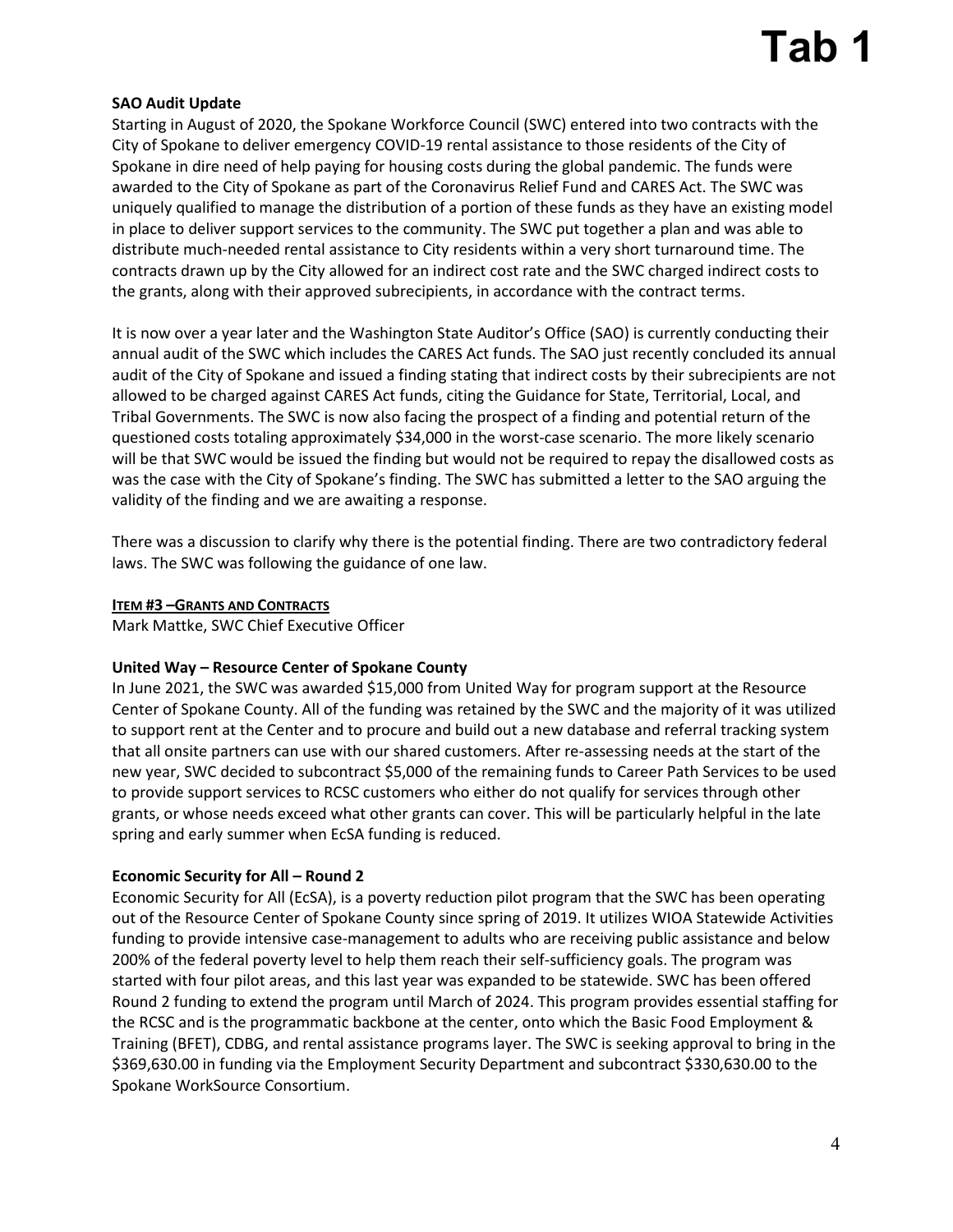## **Tab 1**

## *ACTION: Motion & Second to accept \$369,630 in Economic Security for All funding and subcontract \$330,630 to the WorkSource Consortium. Approved unanimously.*

## **WIOA Funds Transfer**

WIOA law allows local areas to transfer funds from the Dislocated Worker program to the Adult program, or vice versa, and Washington state normally has set a 30% cap on the amount of funds that can be transferred between programs, but this is under a current waiver that allows up to 100% transferability. The SWC does not execute a funds transfer each year, and our last transfer request was in January 2016. However, this year the SWC has multiple discretionary Dislocated Worker grants, combined with a higher than anticipated number of Adult customers. Adult customers are also needing more intensive and fewer basic services than pre-pandemic, and direct client costs are high, particularly for occupational skills training which has been the most effective and popular offering to connect our higher-needs customers back to the workforce.

SWC Staff submitted an application to the state to transfer \$250,000 from the Dislocated Worker program to the Adult program to allow the SWC to meet the increased customer demand for those services. The state approved the request and the SWC is now seeking board approval to sign the contract modification to shift those funds.

The transfer will allow SWC to serve 500 additional Adult customers, 57 of whom can receive training services, and will not negatively impact our ability to serve Dislocated Worker customers. The transfer accounts for 18% of our DW allocation for this year, well below the allowed limit. Lastly, these are PY21 funds, which SWC has until June of 2023 to fully expend. This means that if all \$250,000 additional Adult dollars are not expended by June of this year, they will carry over into next year's contracts.

## *ACTION: Motion and Second to approve the transfer of \$250,000 of PY21 WIOA formula funds from Dislocated Worker program to Adult program. Approved unanimously.*

### **Career Connect Washington – Subcontract with Machinists Institute**

The SWC was approached by the Machinists Institute to support their grant application and then assist with the promotion of their programs designed to develop workers in the aerospace, manufacturing, and automotive industries. The proposal was funded by Career Connect Washington and between 3/1/2022 – 12/31-2022, the SWC will be awarded \$10,000.00 and used by the SWC to provide:

- 3 hiring events for the Machinists Institute (virtual or in-person TDB)
- Table at the KHQ Job Fair
- Assist with developing content for an outreach plan outreach to young adults

## **ITEM #4 – – ACTIVITIES AND UPDATES**

Kelley Charvet, SWC Board Chair

### **RFPs—SWC issued four RFPs—Dawn Karber**

Proposals are due May 3, 2022. SWC allows the most time for proposals of any workforce board. Thanks to all the committee and board member who helped with this process.

### **WorkSource Campus—Dawn Karber**

We are open for business and transitioning back to having people on campus. However, there are not as many people seeking employment currently and those with whom we are working need additional help in getting a job. The RCSC is busy, with increased customers and we are seeing more customers with mental health challenges. We have had several challenges on campus and some security issues.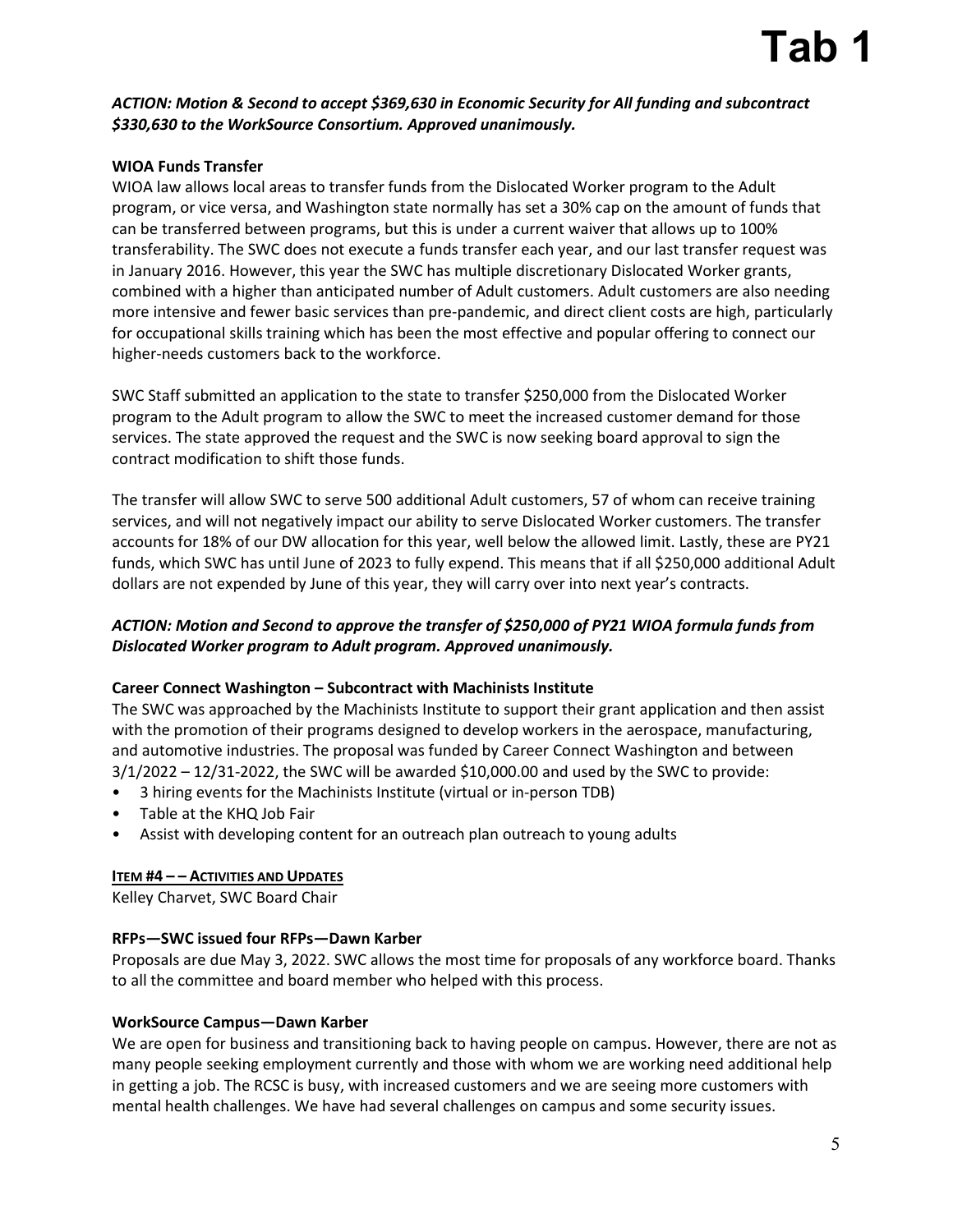# **Tab 1**

CHAS echoed that they have also been having this experience with their clients in the past year. Kelley offered to connect with Dawn Karber to share training strategies and resources for de-escalation tactics for potential future incidents on campus.

### **Next Generation Zone—Kevin Williams**

All services are now being delivered on the first floor and it is great to have the education and career team together, fostering more collaboration. In the future, NGZ staff will be going out into the community to promote the offerings at NGZ. 75 youth have earned a GED this past school year. We will be celebrating these youth at the Embark celebration on June  $14<sup>th</sup>$  at the Hemmingson Center at Gonzaga at 10 a.m. We will also be honoring youth who have also received a technical certificate from the Open Doors program.

## **Technical Assistance –Dawn Karber**

SWC has received calls from across the U.S. to help other local workforce development boards implement similar programs such as the Next Generation Zone. Dawn and Kevin have worked with several local boards to provide technical assistance and SWC is earning \$20-\$40K for each contract, on track to earn about \$100,000 this year.

## **Open Position—Office Assistant**

Laurel Henderson was promoted to Program Coordinator, and SWC is now seeking to hire a new Office Assistant. Details about the position and information on applying are available on the SWC website. [\(www.spokaneworkforce.org\)](http://www.spokaneworkforce.org/)

## **WIOA Allocation**—**Mark Mattke**

SWC has not received its allocation from the state this year, but SWC is anticipating a budget cut this year of about 20% in combination with a budget cut of the same amount last year. SWC is hoping to not have to have a layoff or reduce services and staff are looking at all creative ways to fund our current service model.

## **Legislative Recap—Mark Mattke**

To help offset the forthcoming budget cuts, SWC has been working with the State Legislature to advocate for increasing workforce development funding for WA state in the amount of \$50 million. This was not acted upon by the Legislature during this session but will be seeking to re-introduce and get passed in the next session. The SWC is also looking to our partners at the County and City for American Rescue Plan Act funds. Mark Mattke has submitted a request to Spokane County, and he will be working in concert with Spokane Community College on a funding proposal.

### **Secretary Walsh (USDOL)/ Sen. Murray Visit—Mark Mattke**

CEO Mark Mattke will be meeting with Secretary Walsh and U.S. Senator Patty Murray in Tacoma tomorrow (3/25/22) to participate in a roundtable discussion highlighting the impacts of local workforce development efforts in parts of Washington state and identifying gaps where USDOL can provide assistance.

### **OTHER BUSINESS**

Kelley Charvet, SWC Board Executive Chair

Staci Taylor—her interim position at Providence has ended and she is leaving the Spokane area at the end of May and will be resigning her position on the board and on the Youth Committee. We will be